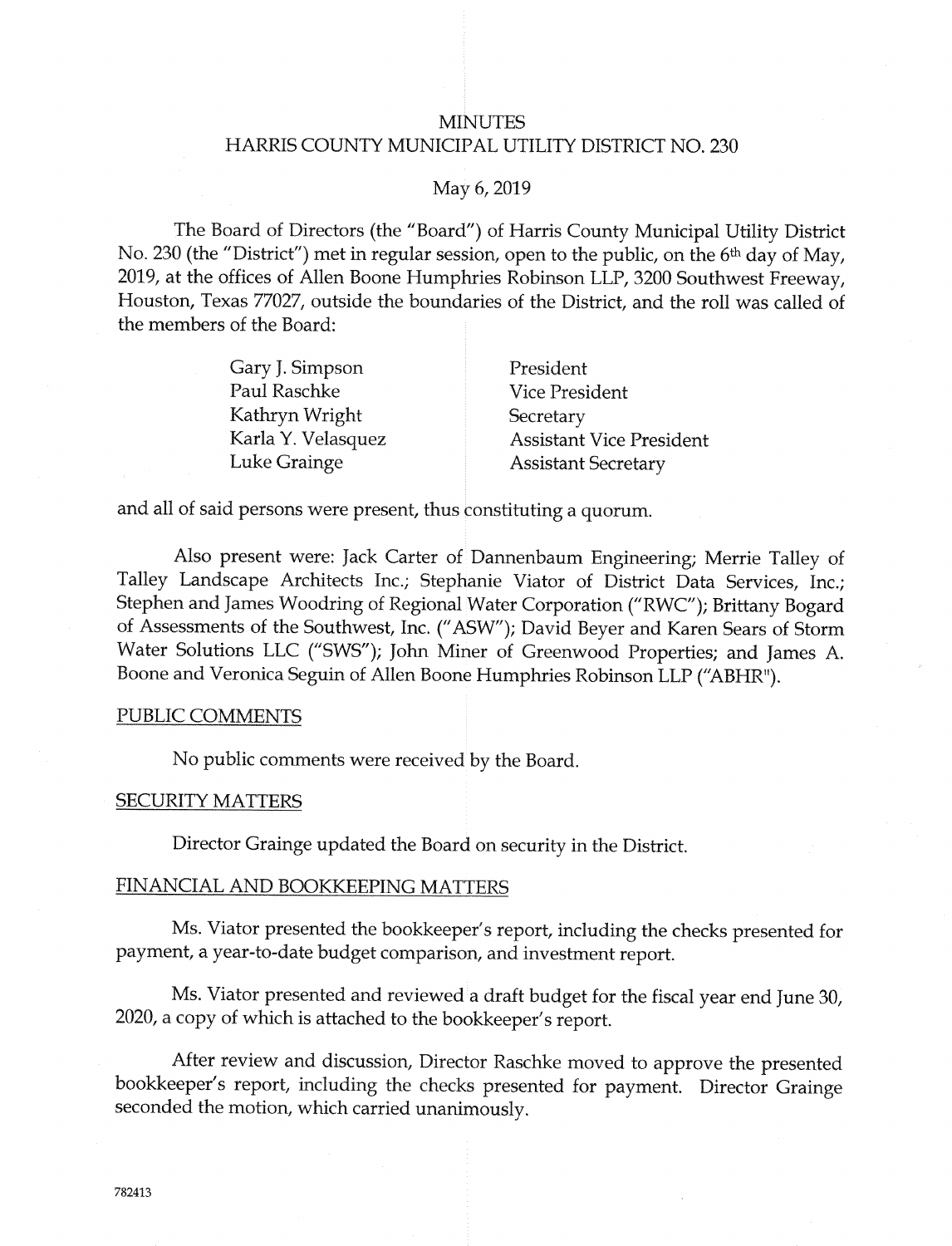# TAX ASSESSMENT AND COLLECTION MATTERS AND DELINQUENT TAX **COLLECTIONS**

Ms. Bogard presented and reviewed the District's monthly tax report, including the delinquent tax list, the monthly collateral report, and the checks presented for payment, a copy of which is attached. Following review and discussion, Director Wright moved to approve the tax report, including payment of the presented checks. Director Raschke seconded the motion, which passed by unanirnous vote.

## STORMWATER DETENTION POND MAINTENANCE AND REPAIR

Ms. Sears presented and reviewed a stormwater and detention pond maintenance report, a copy of which is attached.

Ms. Sears stated SWS is preparing proposals to (i) repair and replace the outfall pipes; and (ii) repair the side slope in the Chasewood Technology Park Pond. She reviewed an inspection report on the outfall pipes, a copy of which is attached. Mr. Beyer discussed the anticipated costs of repair and/or replacing the outfall pipes. He stated Mr. Carter is also in the process of reviewing the inspection report on the outfall pipes. Mr. Beyer stated the repair and reseeding of the side slope will likely not occur until the fall due to concerns over grass establishment during the summer months. Discussion ensued whether ihe Soard should over-seed the side slope with Bermuda grass or prairie grass. Mr. Beyer discussed additional erosion and sinkhole concerns at the Chasewood Technology Park Pond.

#### OPERATING MATTERS

Mr. James Woodring presented and reviewed the monthly operator's report, a copy of which is attached. He discussed with the Board the monthly water production and sewer treatment cost averages and on the District's use of reclaimed water noting the District has saved \$873,289.00 in pumpage fees as of March 31, 2019, by using reclaimed water for eligible projects and lake refilling.

Mr. James Woodring reported that the District's water accountability for the monthly reporting period was 95.00%.

Mr. James Woodring updated the Board on the District's critical load spreadsheet. It was noted that the District's critical load spreadsheet, which lists the facilities operated by the District that receive electricity, will be filed with the appropriate agencies.

After review and discussion, Director Wright moved to (1) approve the operator's report; and (2) authorize filing of the Critical Load Spreadsheet with the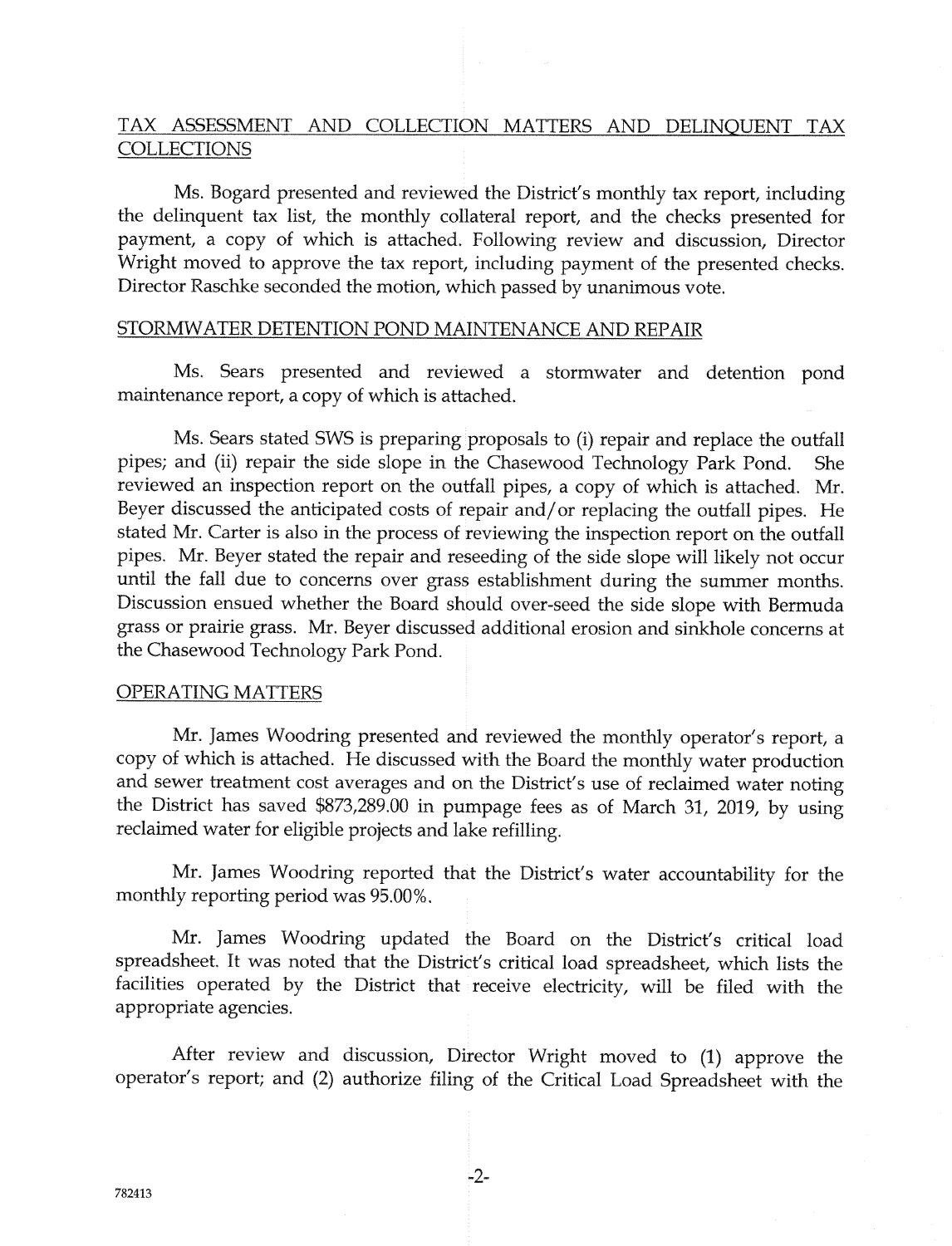appropriate agencies and direct it be filed appropriately and retained in the District's official records. Director Velasquez seconded the motion, which passed unanimously

Director Grainge discussed a leaking homeowner's association irrigation meter that has been damaged by contractors working on an adjacent strip center. Mr. Stephen Woodring stated he will send a letter to the appropriate parties to notify them o{ the matter and request the meter be repaired.

## TERMINATION OF UTILITY SERVICE

Mr. James Woodring presented a list of delinquent customers, and reported the residents on the termination list were delinquent in payment of their water and sewer bills and were given written notification, in accordance with the District's Rate Order, prior to the meeting of the opportunity to appear before the Board of Directors to explain, contest, or correct their bills and to show why utility services should not be terminated for reason of non-payment. Following review and discussion, Director Wright moved to authorize termination of delinquent accounts, in accordance with the District's Rate Order, and direct that the delinquent customer list be filed appropriately and retained in the District's official records. The motion was seconded by Director Velasquez and passed by unanimous vote.

#### PARKS AND RECREATIONAL FACILITIES

Ms. Talley presented and reviewed the monthly landscape maintenance report, a copy of which is attached, including information on general park conditions, landscape maintenance, and the park facilities. She stated the monthly invoice from Key-Scape maintenance is S12,883.90.

Ms. Talley stated Sustainable Growth of Texas's monthly invoice totaled \$3,000.

Ms. Talley stated the monthly invoice from Lake Pros is \$1,034.37, including \$334.37 for additional surge protection installation.

Ms. Talley stated the monthly invoice from A All Animal Control is \$1,500.00. Discussion ensued regarding nutria trapping in the District.

Ms. Talley updated the Board on the status of the installation of the replacement park furnishings from Kraftsman, which the Board approved last month. She presented an invoice from Kraftsman in the amount of \$15,491.50, reflecting 50% of the park furnishing installation costs.

After review and discussion, and based on the landscape architect's recommendation, Director Wright moved to approve the landscape maintenance report and payment of the monthly maintenance invoices. Director Raschke seconded the motion, which passed unanimously.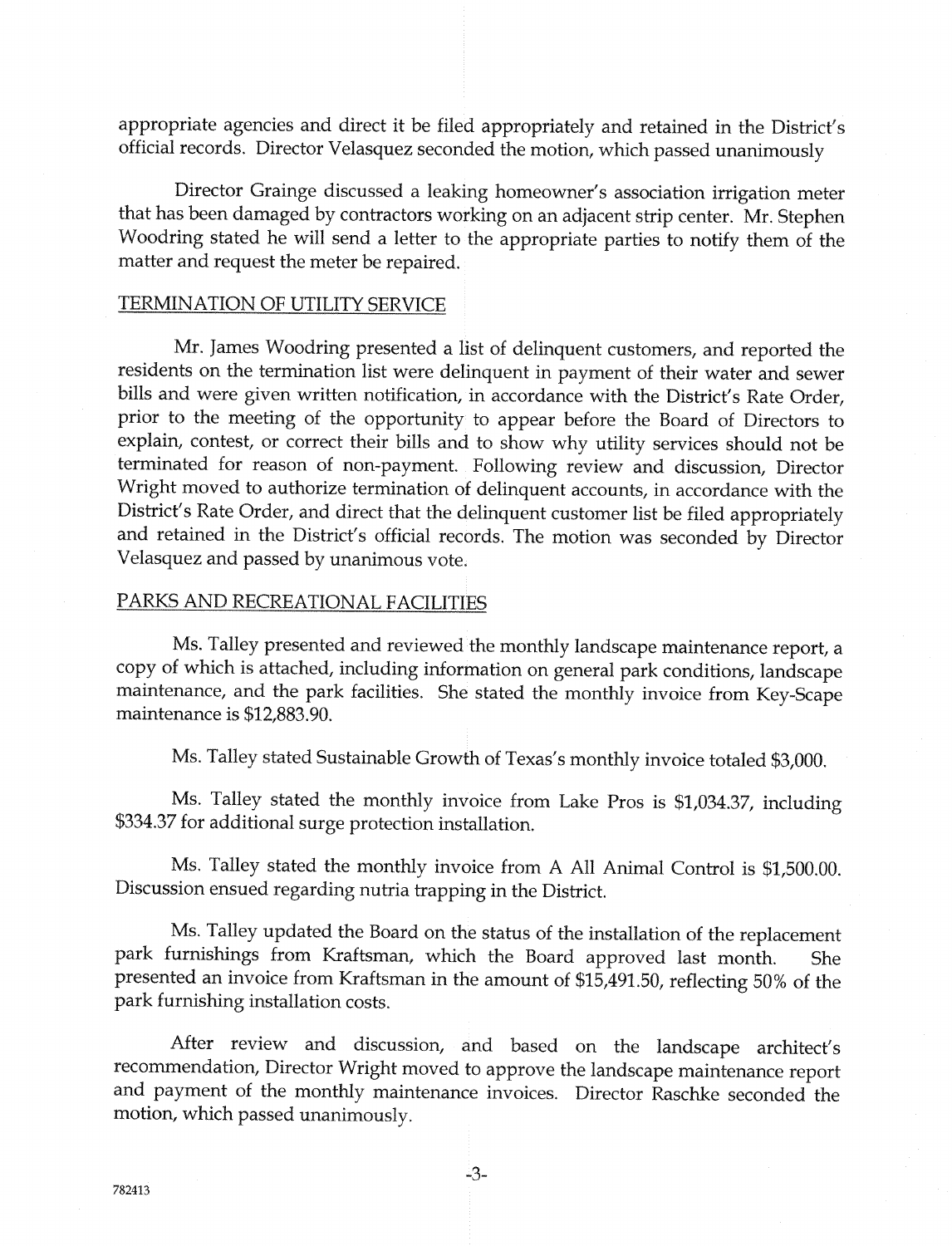#### ENGINEERING MATTERS

Mr. Carter presented and reviewed an engineers' report, a copy of which is attached.

Discussion ensued regarding current legislative measures being proposed in the current State Legislative Session.

#### ANNEXATION MATTERS

Mr. Carter updated the Board on the status of the District's 4.9-acre annexation.

### MINUTES

The Board considered approving the minutes of the April 1, 2019, regular meeting. After review and discussion, Director Wright moved to approve the minutes, as presented. Director Grainge seconded the motion, which was approved by unanimous vote.

There being no further business to come before the Board, the meeting was adjourned.

 $-4-$ 

adisyn Wright Secretary, Board of Directors